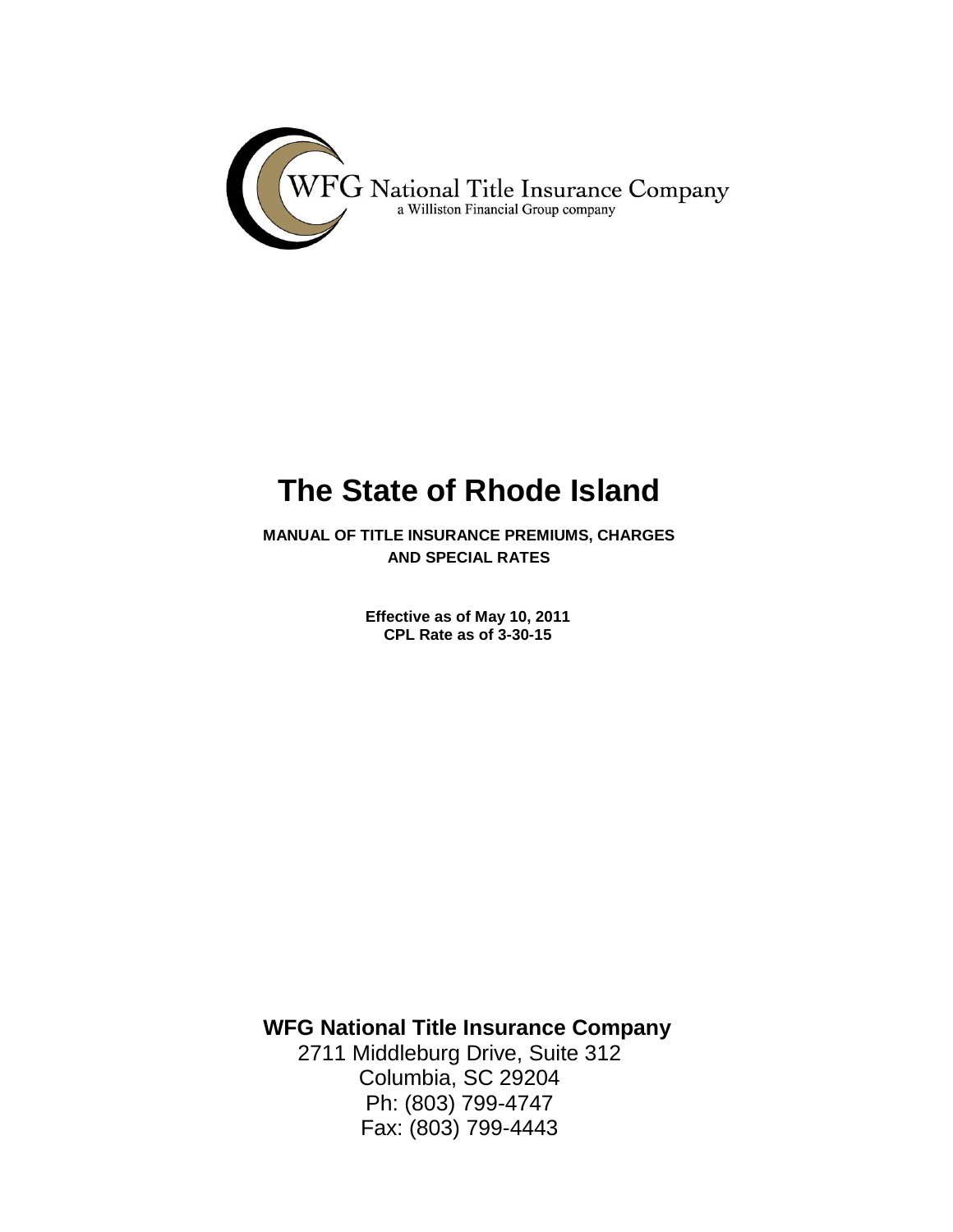# **TABLE OF CONTENTS**

# <span id="page-1-0"></span>**Contents**

| CHAPTER 1                                                                     |
|-------------------------------------------------------------------------------|
| А.                                                                            |
| RIGHT OF INSURER TO ADJUST CHARGES OR TO DECLINE TO EXAMINE OR INSURE 4<br>В. |
| C.                                                                            |
| D.                                                                            |
| Е.                                                                            |
| CHAPTER 2                                                                     |
| А.                                                                            |
| C.                                                                            |
| D.                                                                            |
| Е.                                                                            |
| CHAPTER 3                                                                     |
| C.                                                                            |
| D.                                                                            |
| Е.                                                                            |
|                                                                               |
|                                                                               |
| A                                                                             |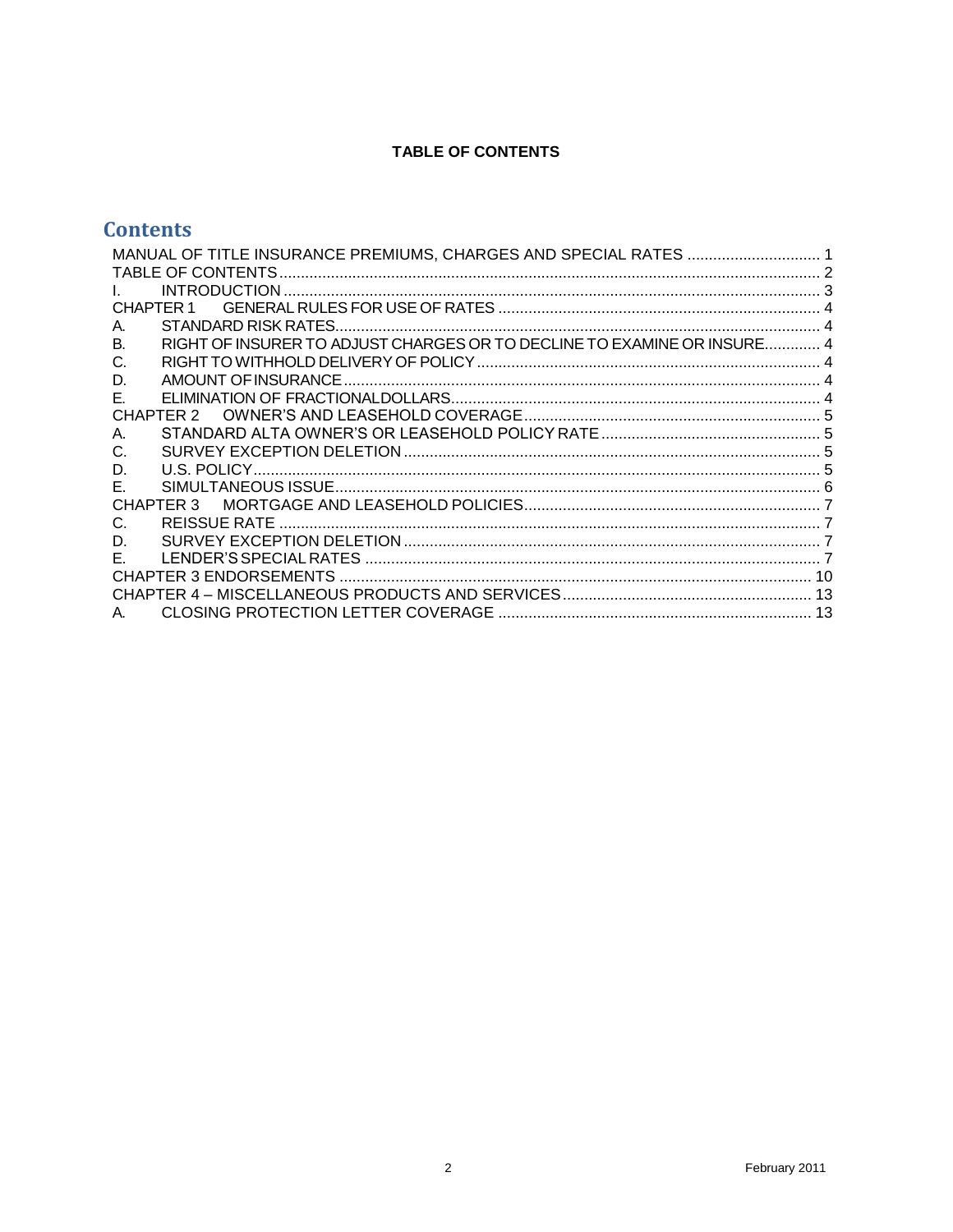# **I. INTRODUCTION**

<span id="page-2-0"></span>The rates and charges for various forms of title insurance policies and endorsements issued by Agents of WFG National Title Insurance Company ("WFGNTIC") are set forth hereinafter as a general guideline.

These rates are subject to change and the final cost may vary based upon special coverages or endorsements to the basic policy.

These rates do not include fees and charges in connection with title searches, settlements, or any other charges that would normally apply.

An additional charge may be made for title insurance policies which involve an extreme amount of work but the applicant shall be notified before the additional charge shall be obligatory upon him.

As used herein the initials ALTA stand for American Land Title Association.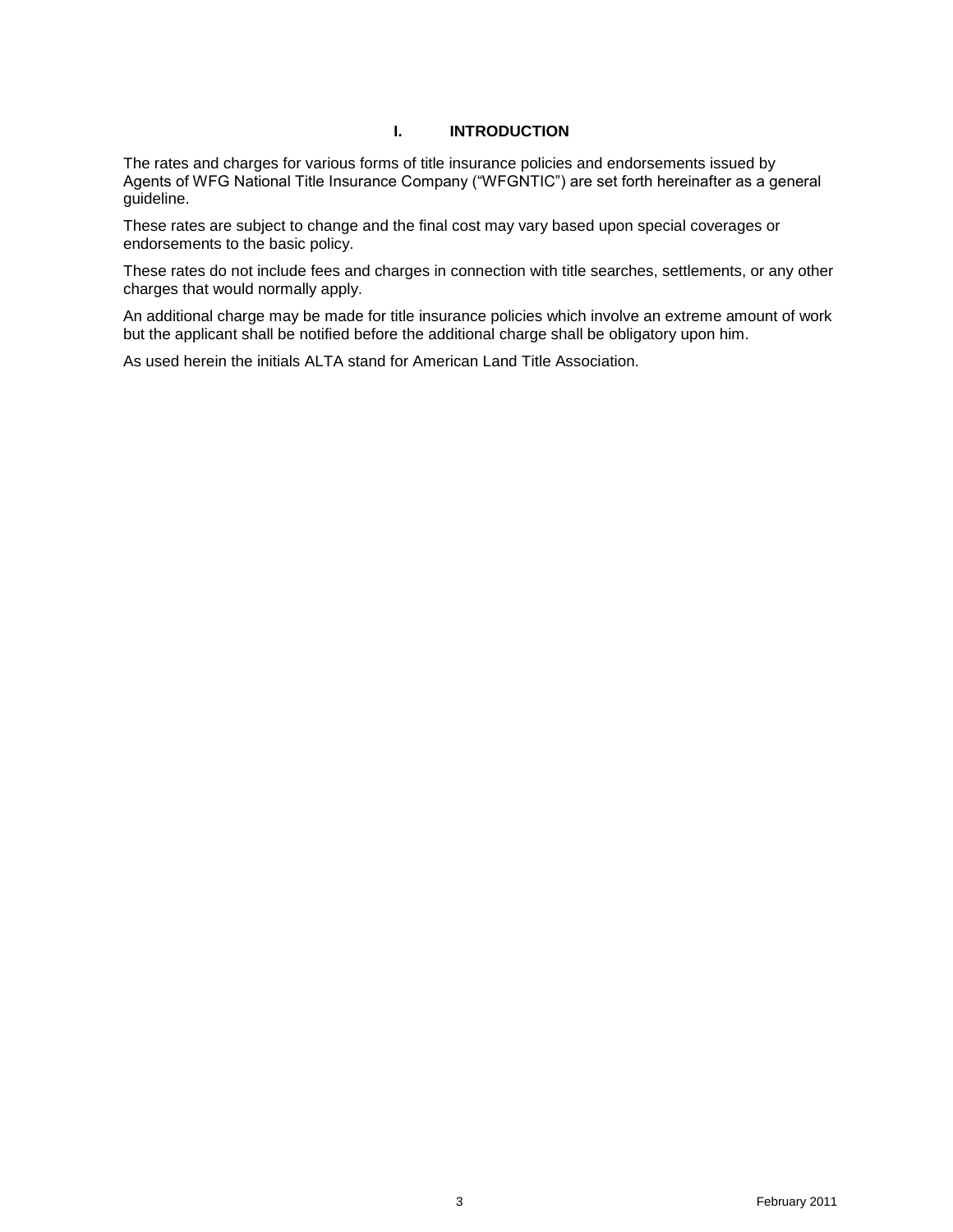#### **CHAPTER 1 GENERAL RULES FOR USE OF RATES**

# <span id="page-3-1"></span><span id="page-3-0"></span>**A.** STANDARD RISK RATES

The rates herein are rates for ordinary real estate transactions for title insurance coverage provided by the standard forms of owner's and lender's policies.

#### <span id="page-3-2"></span>**B. RIGHT OF INSURER TO ADJUST CHARGES OR TO DECLINETO EXAMINE OR INSURE**

WFGNTIC may adjust charges in especially difficult titles or for special risk considerations, or for coverage requested by the insured and not provided in the standard forms of policies.

WFGNTIC may decline to insure any title. It may, at any time, in its sole discretion, refuse or cancel any application upon cancellation or adjustment of its charges, and upon notification to the applicant.

#### <span id="page-3-3"></span>**C. RIGHT TO WITHHOLD DELIVERY OF POLICY**

WFGNTIC may withhold delivery of the policy of title insurance until all applicable charges, as set forth in this manual, have been paid in full.

#### <span id="page-3-4"></span>**D. AMOUNT OFINSURANCE**

Owner's title insurance policies will not be issued for less than the full value of the premises as determined by:

- a) the contract purchase price for the premises including the value of any assumed liens or obligations;
- b) the appraised value of the premises; or

c) a good faith estimate of the value of the premises; except when WFGNTIC is a co-insurer with one or more other title insurers, or when the interest of the insured owner is a leasehold or other interest in the property which is less than fee ownership, in which case no owners title insurance policy will be issued for less than the value of the insured's interest in the premises.

Mortgagee title insurance policies will be issued in the amount equal to the face value of the insured mortgage, except:

- i) If WFGNTIC is a co-insurer with other title insurers, the amount of insurance may be less than the face amount of the mortgage, provided the total liability of all co-insurers complies with the amount of insurance requirements set forth in this section;
- ii) If the value of the insured premises or the equity of the mortgagor is less than the face amount of the mortgage, the amount of insurance may be equal to the value of the premises or the equityof the mortgagor in the premises;
- iii) If the mortgage includes provisions for negative amortization, shared appreciation, or interest or other costs to be added to the indebtedness or secured by the mortgage, the policy may be written in an amount greater than the face amount of the mortgage;
- iv) If the indebtedness secured by the mortgage is also secured by mortgages on other property, the policy may be written in an amount equal to the amount of the indebtedness allocated by the insured to be secured by the premises provided the values of the other property or properties is equal to or greater than the amount of the indebtedness allocated to the other properties.

Owners and loan policies of title insurance may be issued in amounts less than the minimum amounts stated above if that amount is greater than the Title Insurance Industry Capacity. Title Insurance Industry Capacity is defined by the total liability which can be assumed by WFGNTIC plus the total amount of any co-insurance and/or reinsurance which is available through other title insurance companies.

#### <span id="page-3-5"></span>**E. ELIMINATION OF FRACTIONALDOLLARS**

Whenever any rate, calculated according to the formulas set forth herein, results in a premium rate which includes a fraction of a dollar, any fractional portion of a dollar which is forty-nine cents (\$.49) or less shall be dropped, and any fractional portion of a dollar which is fifty cents (\$.50) or more shall be rounded to the next higher dollar.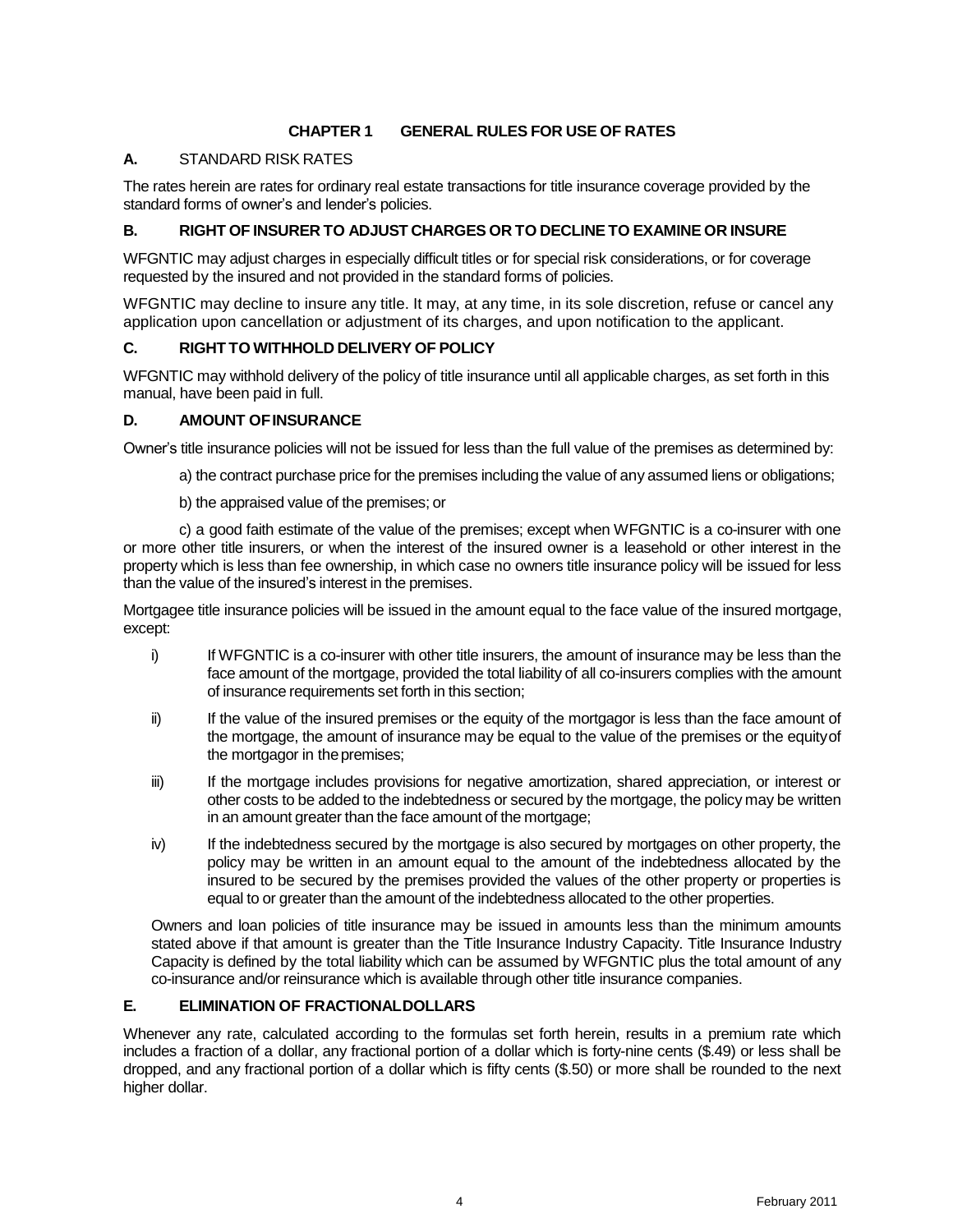# **CHAPTER 2 OWNER'S AND LEASEHOLD COVERAGE**

#### <span id="page-4-1"></span><span id="page-4-0"></span>**A.** STANDARD ALTA OWNER'S OR LEASEHOLD POLICY RATE

| <b>Owners Policies</b>                    | Per Thousand |
|-------------------------------------------|--------------|
| \$0 to \$100,000.00                       | \$3.50       |
| Over \$100,000.00 to \$500,000.00, add    | \$3.00       |
| Over \$500,000.00 to \$10,000,000.00, add | \$2.50       |
| Minimum Charge                            | \$100.00     |

#### **B. ENHANCED COVERAGE OWNER'S OR LEASEHOLD POLICY RATE**

| AMOUNT OF INSURANCE                       | Per Thousand |
|-------------------------------------------|--------------|
| \$0 TO \$100,000.00                       | \$4.375      |
| Over \$100,000.00 to \$500,000.00, add    | \$3.75       |
| Over \$500,000.00 to \$10,000,000.00, add | \$3.125      |
| Minimum Charge                            | \$125.00     |

Upon request and approval by the Company, an existing standard owner's policy covering residential property may be "upgraded" to an "enhanced coverage" ALTA Homeowner's Policy for payment of the additional premium as calculated above the premium for the standard ALTA Owners Policy.

The "enhanced coverage" ALTA Homeowner's Policyis available at the time of purchase for oneto-four-family residential property without underwriting approval. The property must be a one-tofour family residential dwelling on a whole lot in a recorded/filed residential subdivision or a oneto-four family residential condominium unit in a validly-created condominium. When such policy is issued as an "upgrade" after purchase of a standard owner's policy, additional underwriting requirements may apply.

The ALTA Homeowners Policy of Title Insurance is issued for Enhanced Owner's Coverage in the amount of the purchase price or good faith estimate of full value on an owner-occupied residential property where title is held in fee simple.

#### <span id="page-4-2"></span>**C. SURVEY EXCEPTION DELETION**

The rate is \$100.00 for the survey exception to be deleted from an owner's policy. A Survey Affidavit is required in order to qualify for this rate.

#### <span id="page-4-3"></span>**D. U.S. POLICY**

The ALTA U.S. Policy will be issued when the U.S. Government is the buyer/purchaser/owner of the property.

The charge for this policy shall be 100% of the Standard Rate for an Owner's or Leasehold Policy.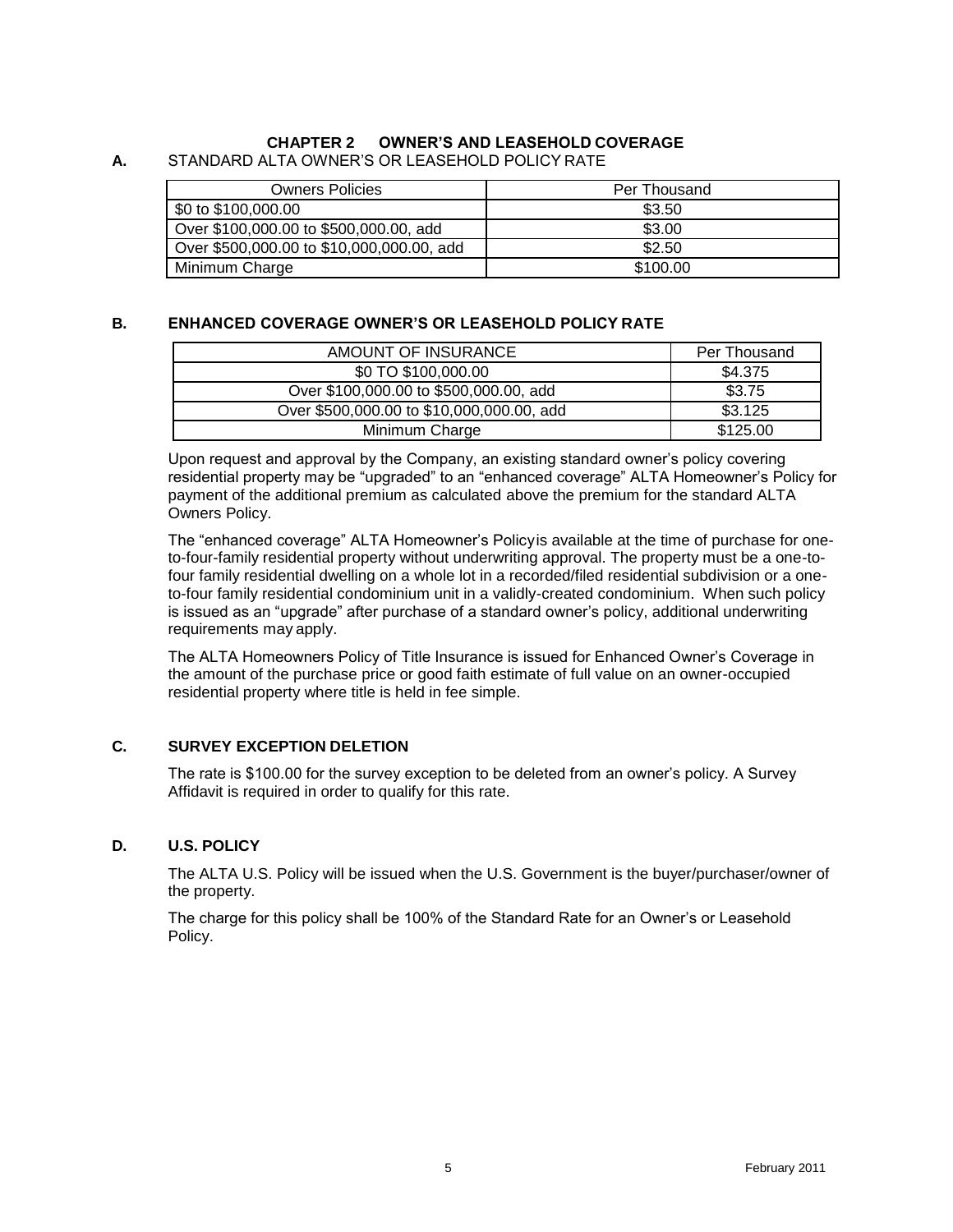#### <span id="page-5-0"></span>**E. SIMULTANEOUS ISSUE**

When an owner's or leasehold owner's policy and a mortgagee's loan policy covering identical property are issued simultaneously, the rate is 100% of the owner rate plus \$50.00 for a Standard or Enhanced Loan Policy. If the amount of the loan policy exceeds the owner's or leasehold owner's policy, then the excess amount will be charged at 100% of the rate for loan policies.

In all cases the owner's or leasehold owner's policy shall be issued for the full insurable value of the premises, if insuring a fee simple estate, or for the full insurable value of the leasehold estate, if insuring a leasehold estate. Both policies must bear the same effective date and the owner's or leasehold owner's policy must show the mortgage as an exception.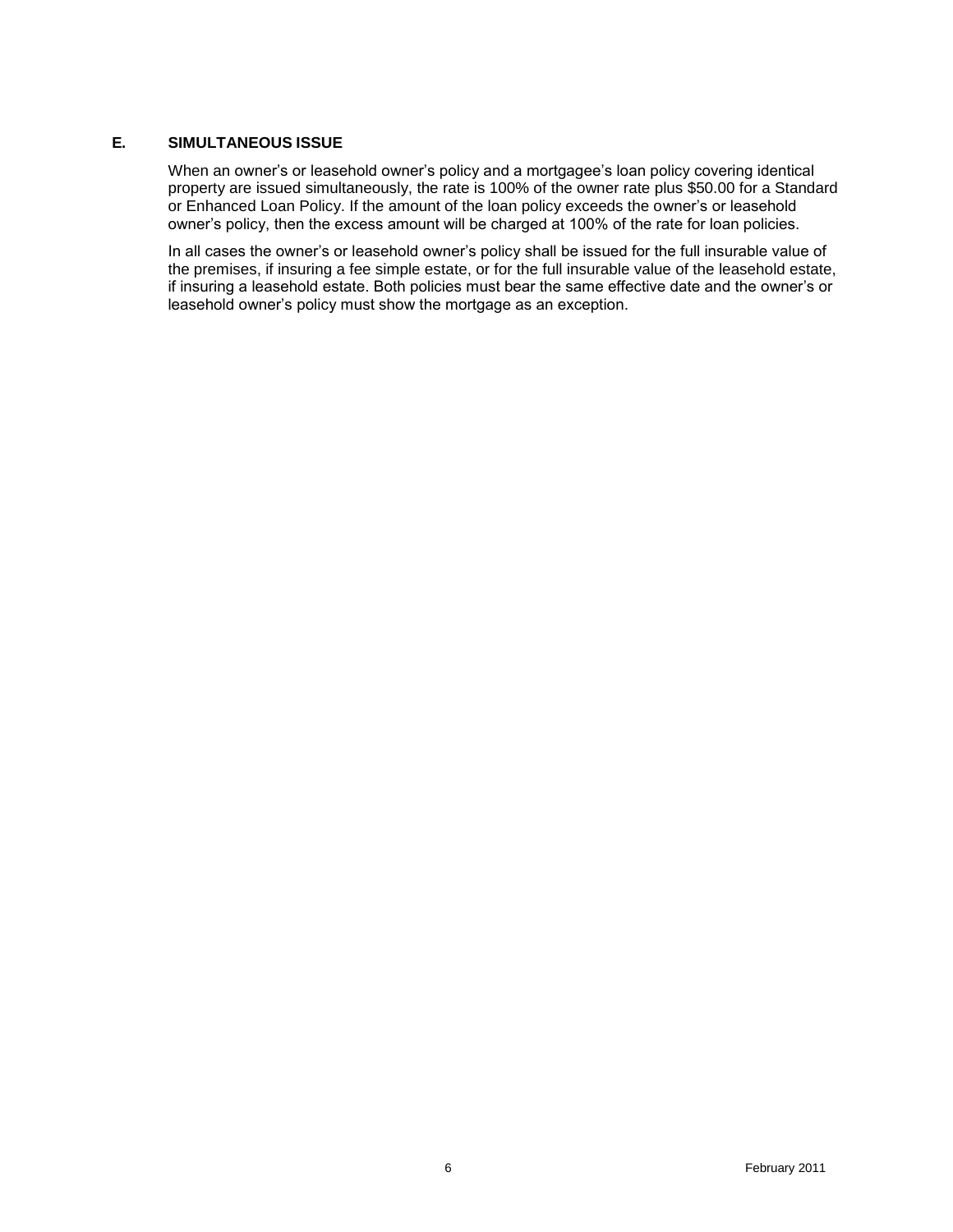### **CHAPTER 3 MORTGAGE AND LEASEHOLD POLICIES**

#### <span id="page-6-0"></span>**A. STANDARD ALTA AND LEASEHOLD LOAN POLICIES**

| AMOUNT OF INSURANCE                       | Per Thousand |
|-------------------------------------------|--------------|
| \$0 to \$500,000.00                       | \$2.50       |
| Over \$500,000.00 to \$10,000,000.00, add | \$2.00       |
| Minimum Charge                            | \$100.00     |

#### **B. EXPANDED COVERAGE LOAN POLICY RATE**

| AMOUNT OF INSURANCE                       | Per Thousand |
|-------------------------------------------|--------------|
| \$0 TO \$100,000.00                       | \$3.125      |
| Over \$100,000.00 to \$500,000.00, add    | \$3.125      |
| Over \$500,000.00 to \$10,000,000.00, add | \$2.50       |
| Minimum Charge                            | \$125.00     |

An existing standard policy may be "upgraded" to an ALTA Expanded Coverage Residential Loan Policy for payment of the additional premium as calculated above over the premium for the standard ALTA Loan Policy.

Expanded coverage is available at the time the mortgage is granted for one-to-four-family, owneroccupied residential property without underwriting approval. The property must be a one-to-four family residential dwelling on a whole lot in a recorded/filed residential subdivision or a one-tofour family residential condominium unit in a validly-created condominium. When such policy is issued as an "upgrade" after issuance of a standard ALTA loan policy, additional underwriting requirements may apply.

The ALTA Expanded Coverage Residential Loan Policy is issued for this coverage.

#### <span id="page-6-1"></span>**C. REISSUE RATE**

Where applicable, the refinance rate is 60% of the above-listed Loan Policy rates to the extent of the face amount of the previously recorded institutional mortgage being paid from the proceeds of the current transaction. Contact the WFGNTIC Office for reissue rate assistance. The Minimum Premium is \$75.00.

For the refinance rate to apply in a refinance transaction, the ownership must remain the same.

#### <span id="page-6-2"></span>**D. SURVEY EXCEPTION DELETION**

The rate is \$25.00 for the survey exception to be deleted from the loan policy. A Survey Affidavit is required in order to qualify for this rate.

#### <span id="page-6-3"></span>**E. LENDER'SSPECIAL RATES**

This program is only applicable when a loan policy of title insurance is issued on refinance transactions of one-to-four family residential loan transactions not to exceed a liability of \$2,000,000.00 by WFG National Lender Services unit or an agent with similar capabilities (has centralized electronic order processing and tracking capabilities) pursuant to a written agreement with WFG National Title Insurance Company. The order must be opened electronically and escrow functions performed byWFG National Lender Services Unit or an agent with similar capabilities. All parties must agree to accept a basic Preliminary Title Report used in anticipation of the Lender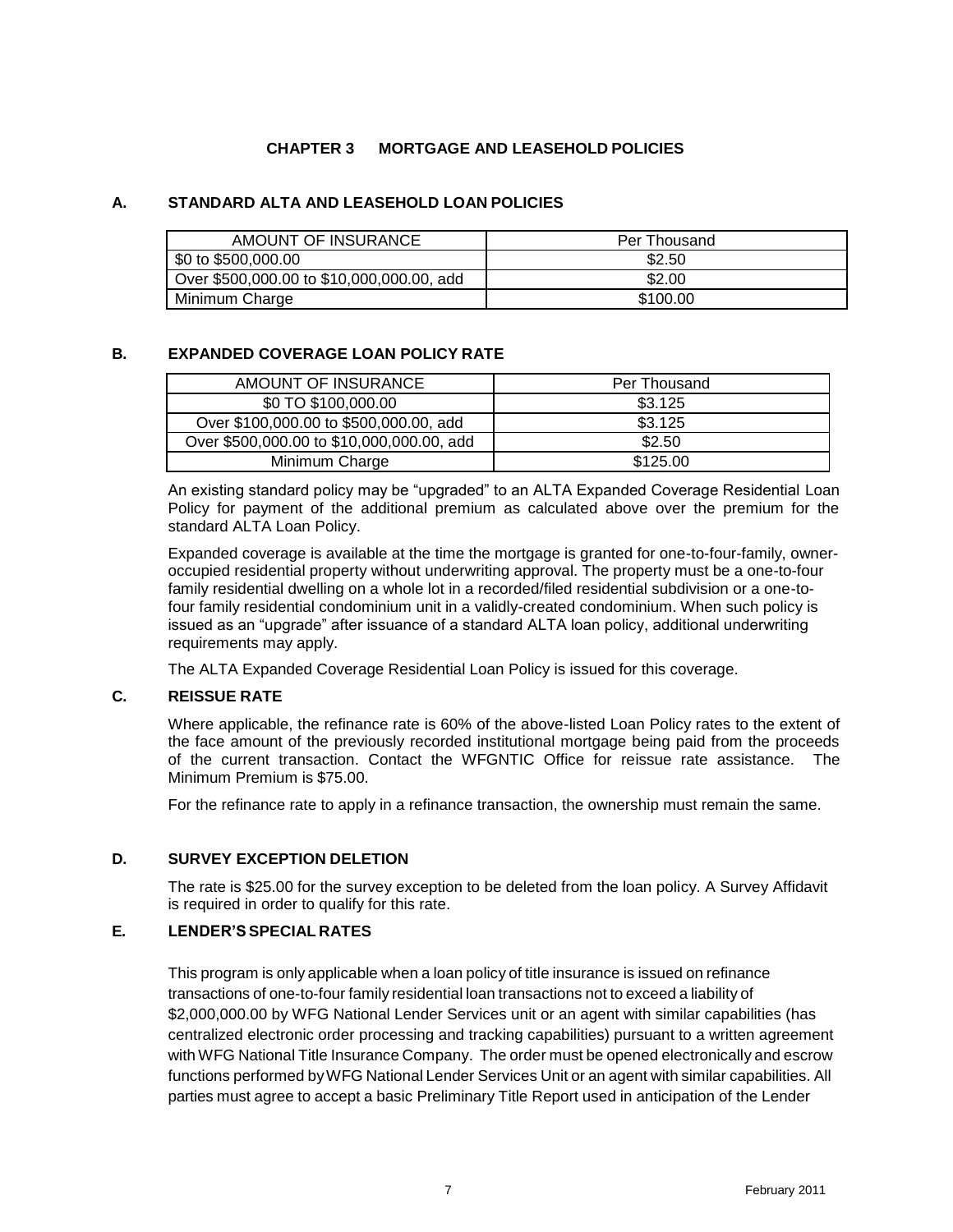Policy that provides for general exceptions in regards to Taxes and Assessments, Easements, and Covenants, Conditions and Restrictions.

1. Provided that the lender or mortgage broker meets the required minimum of two hundred\* (200) monthly title order openings ordered through the WFG Lender Division or comparable agency, the following rates will apply:

\*This requirement may be waived for a 2 month "introductory" period for new customers with management approval.

| <b>Lender's Special Plus Rates</b><br>200 orders or more per month |            |  |
|--------------------------------------------------------------------|------------|--|
| <b>Liability</b>                                                   | Premium    |  |
| \$0 to \$100,000                                                   | \$380.00   |  |
| \$100,001 to \$200,000                                             | \$380.00   |  |
| \$200,001 to \$250,000                                             | \$380.00   |  |
| \$250,001 to \$500,000                                             | \$560.00   |  |
| \$500,001 to \$700,000                                             | \$680.00   |  |
| \$700,001 to \$1,000,000                                           | \$820.00   |  |
| \$1,000,001 to \$1,200,000                                         | \$945.00   |  |
| \$1,200,001 to \$1,500,000                                         | \$1,020.00 |  |
| \$1,500,001 to \$1,800,000                                         | \$3,000.00 |  |
| \$1,800,001 to \$2,000,000                                         | \$3,500.00 |  |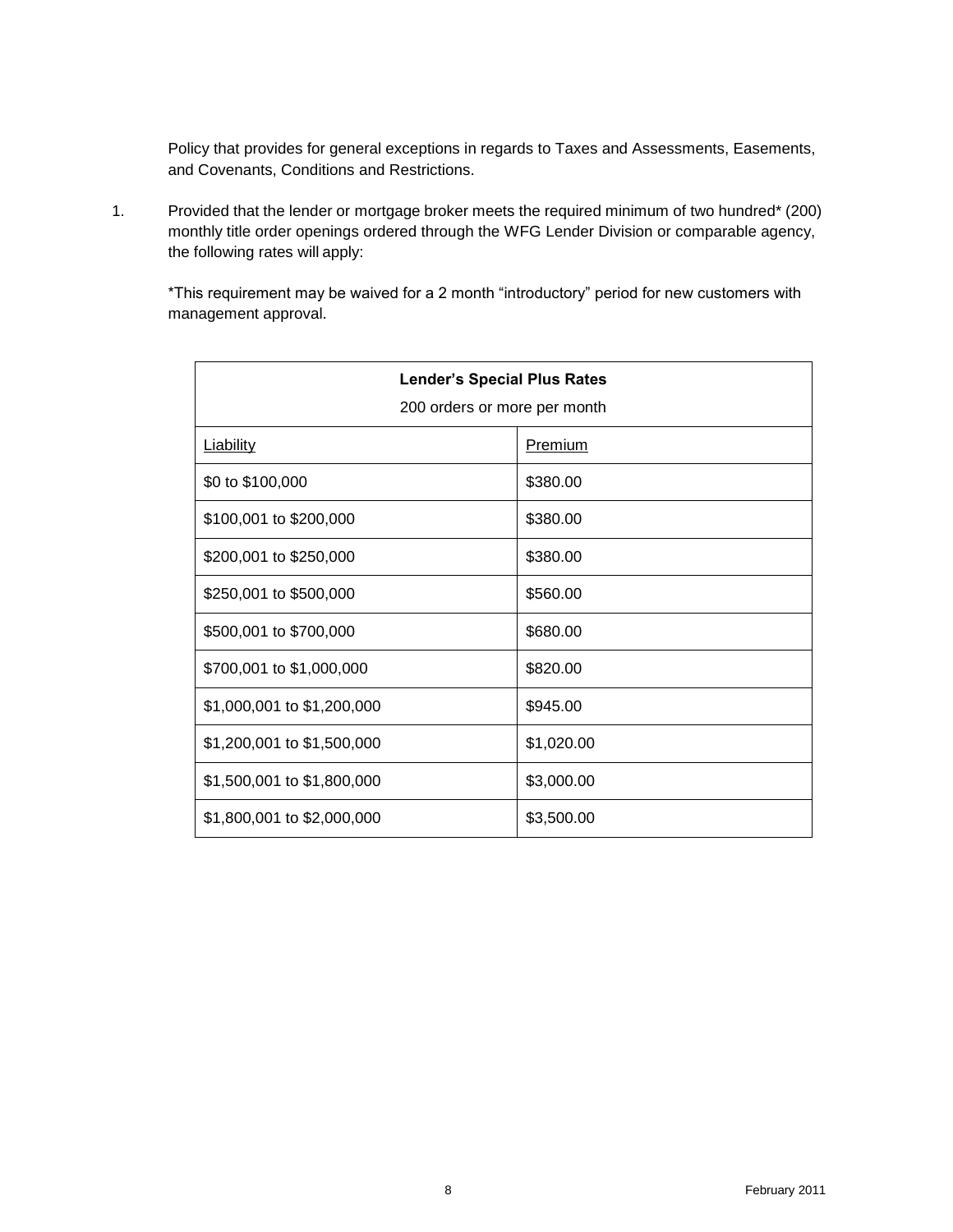2. Provided that the lender or mortgage broker meets the required minimum of one hundred\*(100) monthly title order openings ordered through the WFG Lender Division or comparable agency, the following rates will apply:

\*This requirement may be waived for a 2 month "introductory" period for new customers with management approval.

| <b>Lender's Special Rates</b><br>100-200 orders per month |            |  |
|-----------------------------------------------------------|------------|--|
|                                                           |            |  |
| <b>Liability</b>                                          | Premium    |  |
| \$0 to \$100,000                                          | \$380.00   |  |
| \$100,001 to \$200,000                                    | \$400.00   |  |
| \$200,001 to \$250,000                                    | \$405.00   |  |
| \$250,001 to \$500,000                                    | \$635.00   |  |
| \$500,001 to \$700,000                                    | \$780.00   |  |
| \$700,001 to \$1,000,000                                  | \$920.00   |  |
| \$1,000,001 to \$1,200,000                                | \$1,045.00 |  |
| \$1,200,001 to \$1,500,000                                | \$1,120.00 |  |
| \$1,500,001 to \$1,800,000                                | \$3,100.00 |  |
| \$1,800,001 to \$2,000,000                                | \$3,600.00 |  |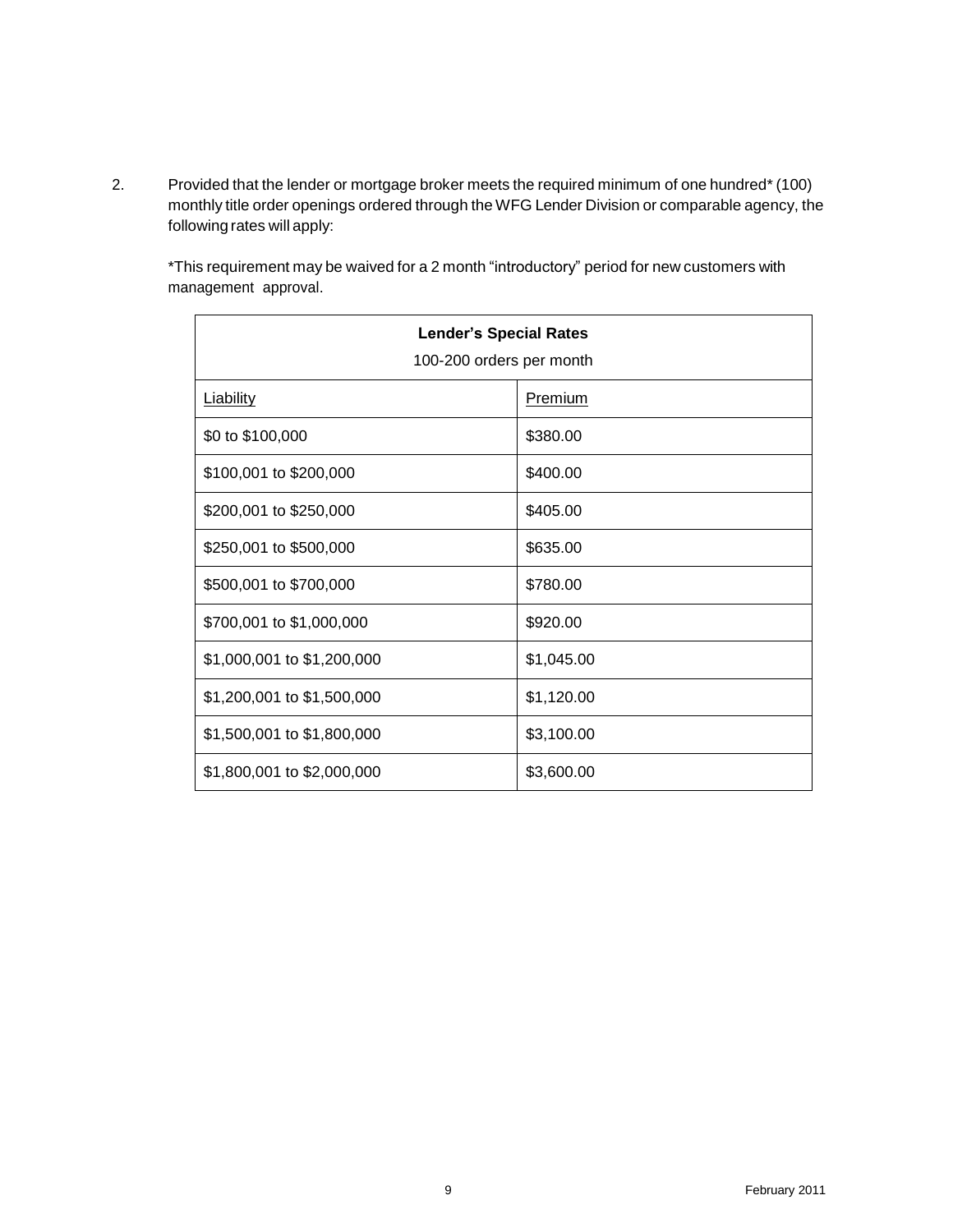# **CHAPTER 3 ENDORSEMENTS**

<span id="page-9-0"></span>

| <b>Endorsement Form Number and Description</b>                 | <b>Rate/Fee</b>     | <b>Policy Type</b> |
|----------------------------------------------------------------|---------------------|--------------------|
| WFG0106, ALTA 1.06<br><b>Street Assessments</b>                | No charge           | Lender             |
| WFG0206, ALTA 2.06<br>Truth in Lending                         | No charge           | Lender             |
| WFG0306, ALTA 3.06<br>Zoning - Unimproved Land                 | \$1.50 per thousand | Owner and Lender   |
| WFG03.106, ALTA 3.1.06<br>Zoning - Improved Land               | \$1.50 per thousand | Owner and Lender   |
| WFG0406, ALTA 4.06<br>Condominium                              | No charge           | Lender             |
| WFG04.106, ALTA 4.1.06<br>Condominium                          | No charge           | Lender             |
| WFG0506, ALTA 5.06<br>Planned Unit Development                 | No charge           | Lender             |
| WFG05.106, ALTA 5.1.06<br>Planned Unit Development             | No charge           | Lender             |
| WFG0606, ALTA 6.06<br>Variable Rate                            | \$25.00             | Lender             |
| WFG06.106, ALTA 6.1.06<br>Variable Rate                        | \$25.00             | Lender             |
| WFG06.206, ALTA 6.2.06<br>Variable Rate, Negative Amortization | \$25.00             | Lender             |
| WFG0706, ALTA 7.06<br>Manufactured Housing Unit                | No charge           | Owner and Lender   |
| WFG07.106, ALTA 7.1.06 Manufactured Housing<br>Unit-Conversion | No charge           | Lender             |
| WFG07.206, ALTA 7.2.06 Manufactured Housing<br>Unit-Conversion | No charge           | Owner              |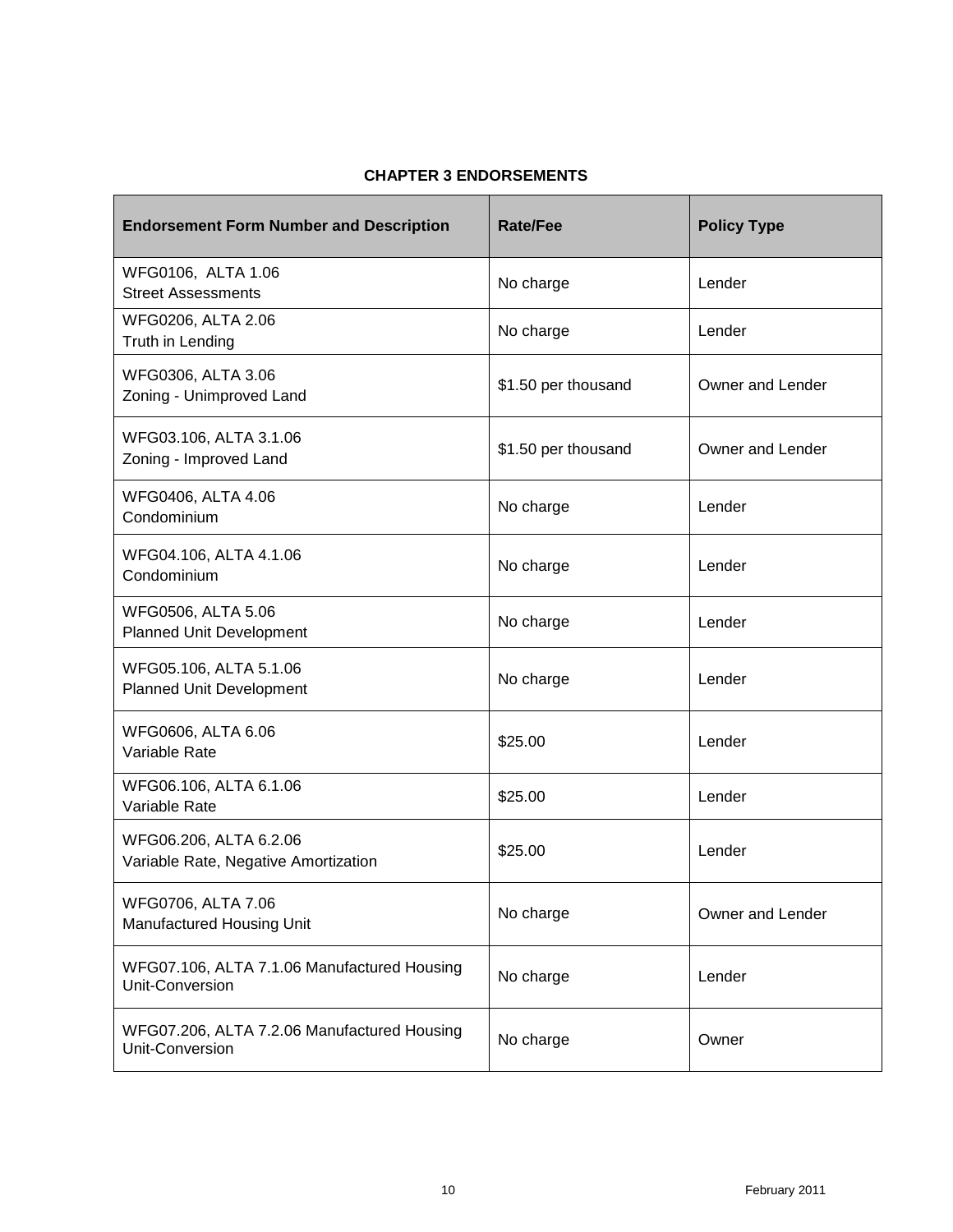| <b>Endorsement Form Number and Description</b>                                                 | Rate/Fee  | <b>Policy Type</b> |
|------------------------------------------------------------------------------------------------|-----------|--------------------|
| WFG08.106, ALTA 8.1.06<br><b>Environmental Protection Liens</b>                                | No charge | Lender             |
| WFG0906, ALTA 9.06<br>Restrictions, Easements & Minerals                                       | \$50.00   | Lender             |
| WFG09.106, ALTA 9.1.06<br>Restrictions, Easements, Minerals-Owners Policy<br>Unimproved Land   | \$50.00   | Owner              |
| WFG09.206, ALTA 9.2.06 Restrictions,<br>Encroachments, Minerals-Owners Policy Improved<br>Land | \$50.00   | Owner              |
| WFG09.306, ALTA 9.3.06 Restrictions<br>Encroachments & Minerals - Loan Policy                  | \$50.00   | Lender             |
| WFG09.406, ALTA 9.4.06 Restrictions<br>Encroachments & Minerals - Owner's Unimproved<br>Land   | \$50.00   | Owner              |
| WFG09.506, ALTA 9.5.06 Restrictions<br>Encroachments & Minerals - Owner's Improved<br>Land     | \$50.00   | Owner              |
| WFG1006, ALTA 10.06 Assignment of Mortgage                                                     | No charge | Lender             |
| WFG10.106, ALTA 10.1.06 Assignment and<br>Datedown                                             | No charge | Lender             |
| WFG1106, ALTA 11.06 Modification of Mortgage                                                   | No charge | Lender             |
| WFG1206, ALTA 12.06 Aggregation / Tie-In -<br>Lender                                           | No charge | Owner and Lender   |
| WFG1306, ALTA 13.06 Leasehold-Owner                                                            | No charge | Owner              |
| WFG13.106, ALTA 13.1.06 Leasehold-Loan                                                         | No charge | Lender             |
| WFG1406, ALTA 14.06 Future Advance - Priority                                                  | No charge | Lender:            |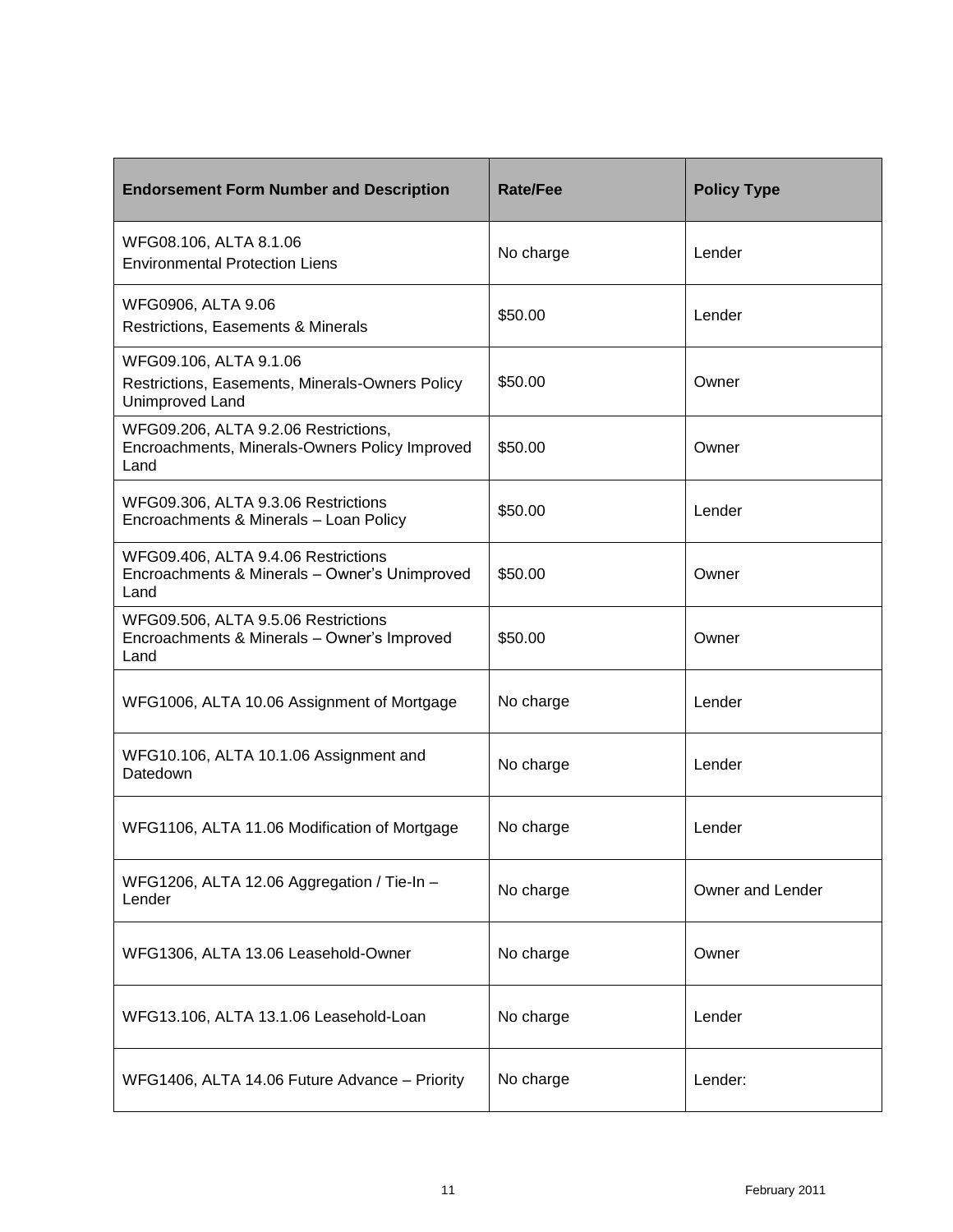| <b>Endorsement Form Number and Description</b>                    | Rate/Fee  | <b>Policy Type</b> |
|-------------------------------------------------------------------|-----------|--------------------|
| WFG14.106, ALTA 14.1.06<br>Future Advance - Knowledge             | No charge | Lender             |
| WFG14.206, ALTA 14.2.06<br>Future Advance - Letter of Credit      | No charge | Lender             |
| WFG14.306, ALTA 14.3.06 Future Advance -<br>Reverse Mortgage      | No charge | Lender             |
| WFG1506, ALTA 15.06<br>Non Imputation Full Equity Transfer        | No charge | Owner              |
| WFG15.106, ALTA 15.1.06<br>Non Imputation Additional Insured      | No charge | Owner              |
| WFG15.206, ALTA 15.2.06<br>Non Imputation Partial Equity Transfer | No charge | Owner              |
| WFG1606, ALTA 16.06<br><b>Mezzanine Financing</b>                 | No charge | Owner              |
| WFG1706, ALTA 17.06<br>Access & Entry                             | No charge | Owner and Lender   |
| WFG17.106, ALTA 17.1.06<br><b>Indirect Access &amp; Entry</b>     | No charge | Owner and Lender   |
| WFG1806, ALTA 18.06<br>Single Tax Parcel                          | No charge | Owner and Lender   |
| WFG18.106, ALTA 18.1.06<br>Multiple Tax Parcel                    | No charge | Owner and Lender   |
| WFG1906, ALTA 19.06<br><b>Contiguity Multiple Parcel</b>          | No charge | Owner and Lender   |
| WFG19.106, ALTA 19.1.06<br><b>Contiguity Single Parcel</b>        | No charge | Owner and Lender   |
| WFG2006, ALTA 20.06<br><b>First Loss Multiple Parcel</b>          | No charge | Lender             |